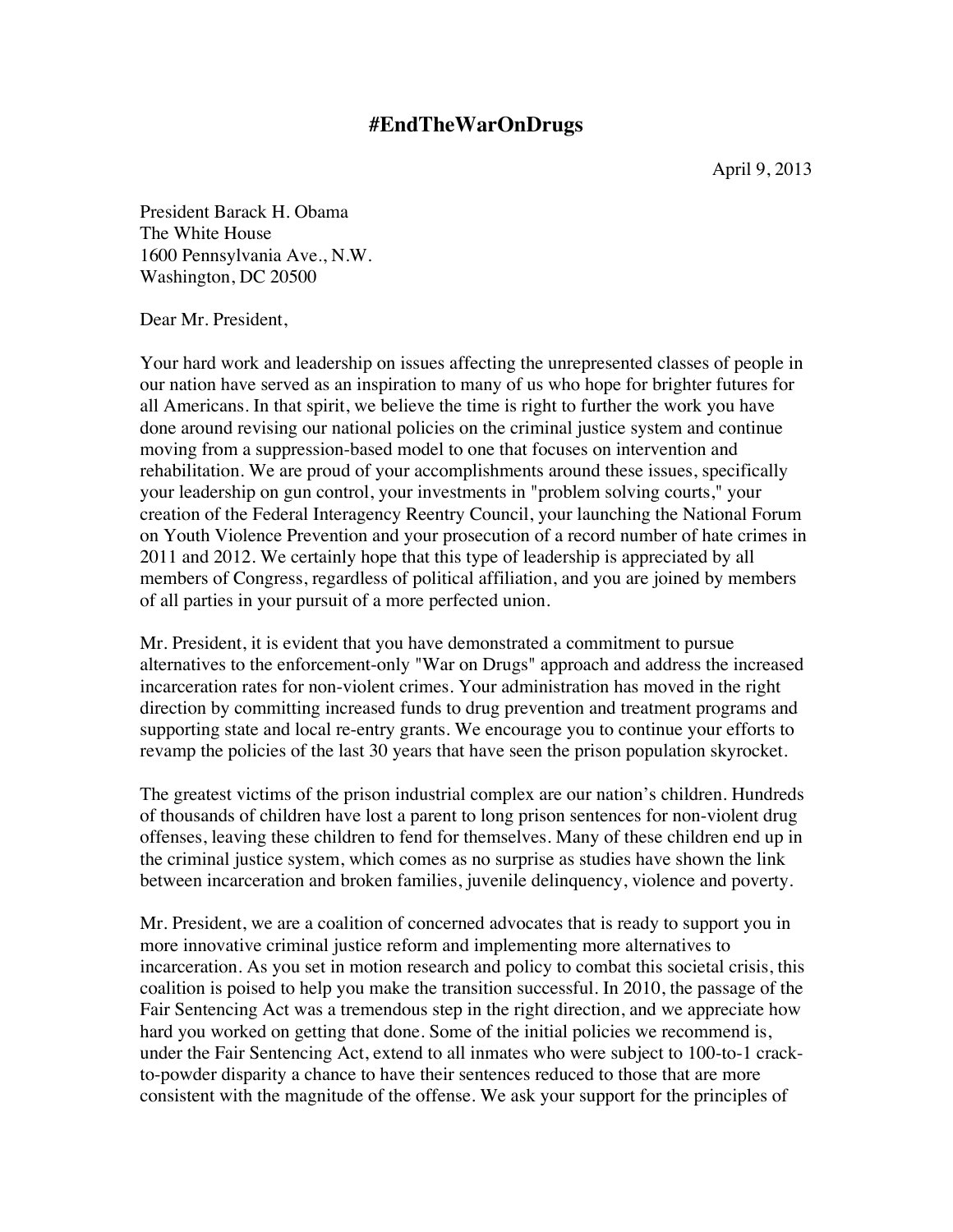the Justice Safety Valve Act of 2013, which allows judges to set aside mandatory minimum sentences when they deem appropriate.

We ask that you form a panel to review requests for clemency that come to the Office of the Pardon Attorney. Well-publicized errors and omissions by this office have caused untold misery to thousands of people. Additionally, we want to applaud your staunch commitment to re-entry programs that are necessary to ensure that those who leave the system are able to become productive members of society as well as reliable husbands, fathers, mothers and wives. We certainly would like to help you achieve an increase in the number of these transition programs. Finally, we strongly urge you to support the Youth Prison Reduction through Opportunities, Mentoring, Intervention, Support, and Education (Youth PROMISE) Act, a bill that brings much needed focus on violence and gang intervention and prevention work.

During your presidency you have made important steps and you now have the opportunity to leave a legacy by transforming our criminal justice system to an intervention and rehabilitation based model. Many of those impacted by the prison industrial complex are among your most loyal constituents. Your struggles as the child of a single mother allow you to identify with millions of children who long to be with their parents. We request the opportunity to meet with you to discuss these ideas further and empower our coalition to help you achieve your goals of reducing crime, lowering drug use, preventing juvenile incarceration and lowering recidivism rates. We stand with you, ready to do what is just for America.

Sincerely,

### **CIVIL RIGHTS LEADERS & ADVOCATES**

Harry Belafonte Julian Bond Dr. Benjamin Chavis Major Neill Franklin, LEAP Rev. Jesse Jackson Benjamin Todd Jealous, NAACP Avis Jones-Deweever, National Council of Negro Women Maria Theresa Kumar, VotoLatino Donna Lieberman, NYCLU Margaret Moran, LULAC Marc Morial, National Urban League Ethan Nadelmann, Drug Policy Alliance Rev. Al Sharpton, NAN Rashad Robinson, Colors of Change Anthony Romero, ACLU Michael Skolnik Julie Stewart, Families Against Mandatory Minimums Susan Taylor Dr. Boyce Watkins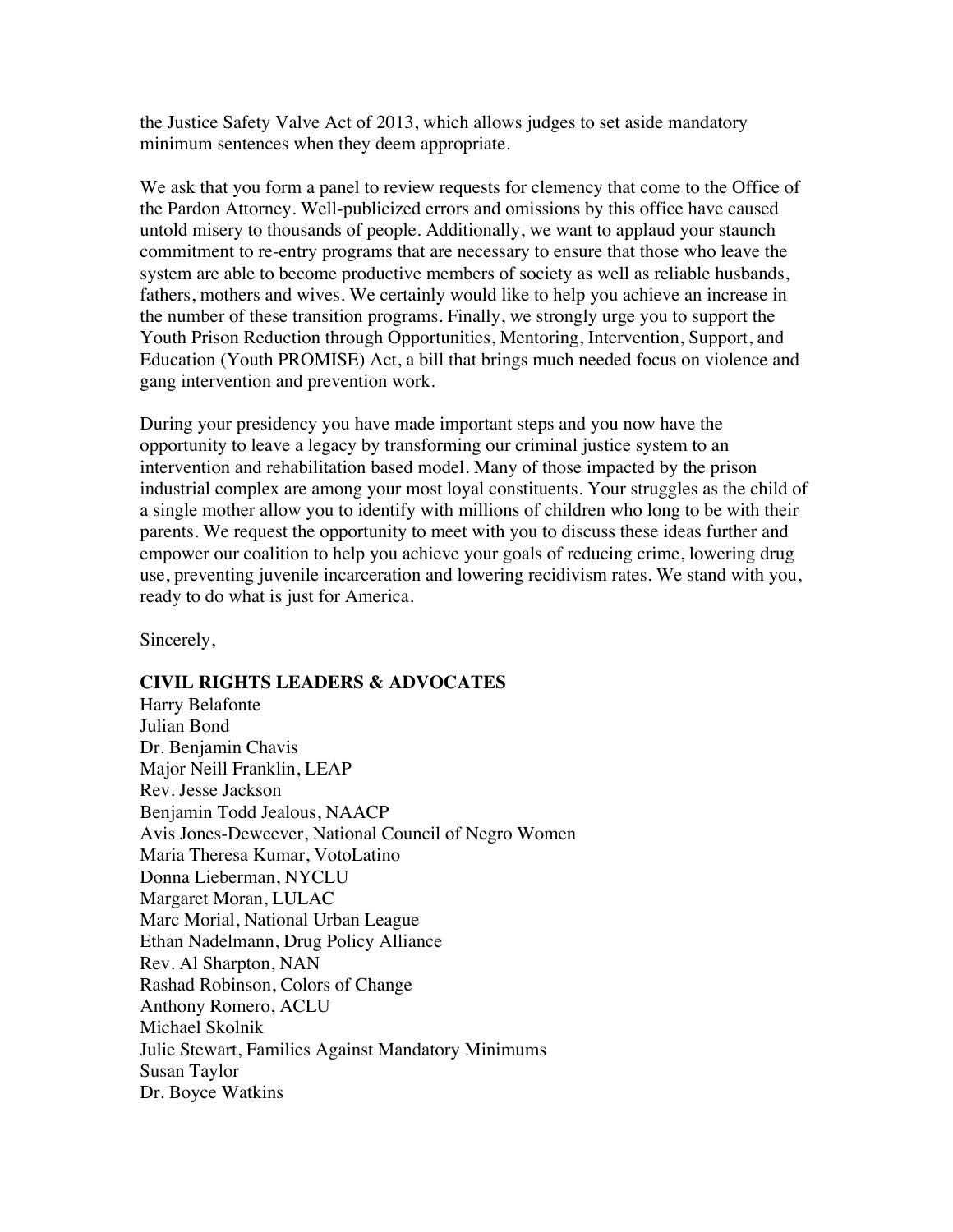Brent Wilkes, LULAC Vanessa Williams, National Conference of Black Mayors Rev. Lennox Yearwood, Hip-Hop Caucus

# **ENTERTAINMENT COMMUNITY**

La La Anthony Roseanne Barr Russell Brand Jim Carrey Cedric The Entertainer Margaret Cho Affion Crockett Rosario Dawson Cameron Diaz Mike Epps Omar Epps Jamie Foxx Tyrese Gibson Adrian Grenier Jon Hamm Hill Harper Woody Harrelson Amber Heard Dule Hill Ron Howard J Ivey Terrence J Eugene Jarecki Kris Jenner Scarlett Johannson Kim Kardashian Khloe Kardashian-Odom Kourtney Kardashian Sanaa Lathan LL Cool J Nia Long Eva Longoria AnnaLynne McCord Demi Moore Michael Moore Keya Morgan Jay Pharaoh Dominic Purcell Tim Robbins Chris Rock Susan Sarandon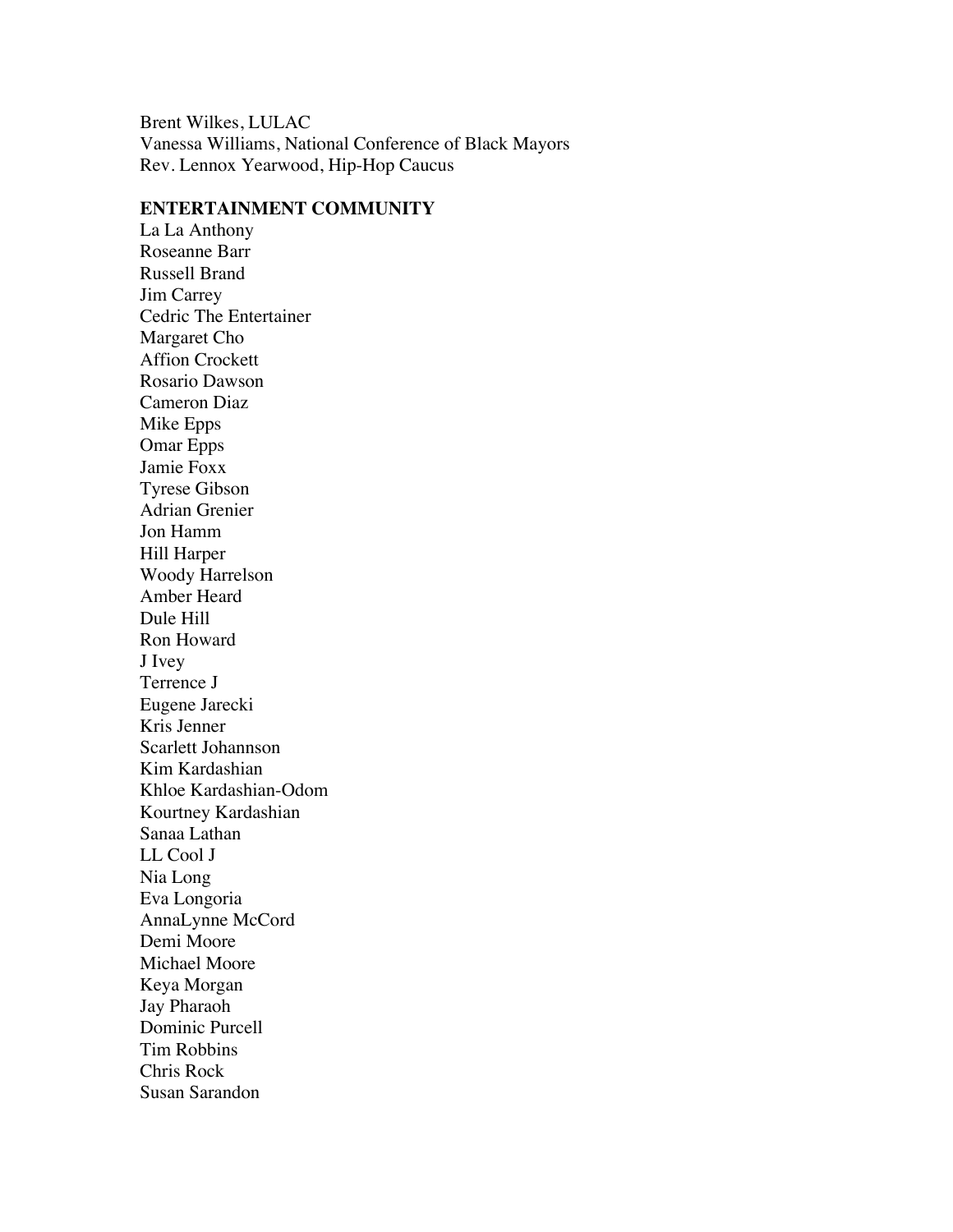Sarah Silverman Russell Simmons Vanessa Simmons Jada Pinkett Smith Will Smith Tika Sumpter Gabrielle Union Denise Vasi Mark Walhberg Estella Warren Kerry Washington Pauletta Washington Marlon Wayans Jesse Williams Jeffrey Wright

### **FAITH COMMUNITY**

Bishop James Clark Bishop Noel Jones Bishop Clarence Laney Bishop Edgar Vann Dr. Iva Carruthers Deepak Chopra Father Michael Pfleger Rabbi Robyn Fryer Bodzin Rabbi Menachem Creditor Rabbi Nina Mandel Rev. Jamal Bryant Rev. Delman Coates Rev. Leah D. Daughtry Rev. Dr. Fredrick Haynes Rev. Michael McBride Rev. Dr. W Franklyn Richardson Rev. Barbara Skinner Williams

### **MUSIC INDUSTRY**

David Banner Eric Benet Andre "3000" Benjamin Big Boi of Outkast Warryn Campbell Case Charlamagne tha God Sean "Diddy" Combs Chuck D DJ Envy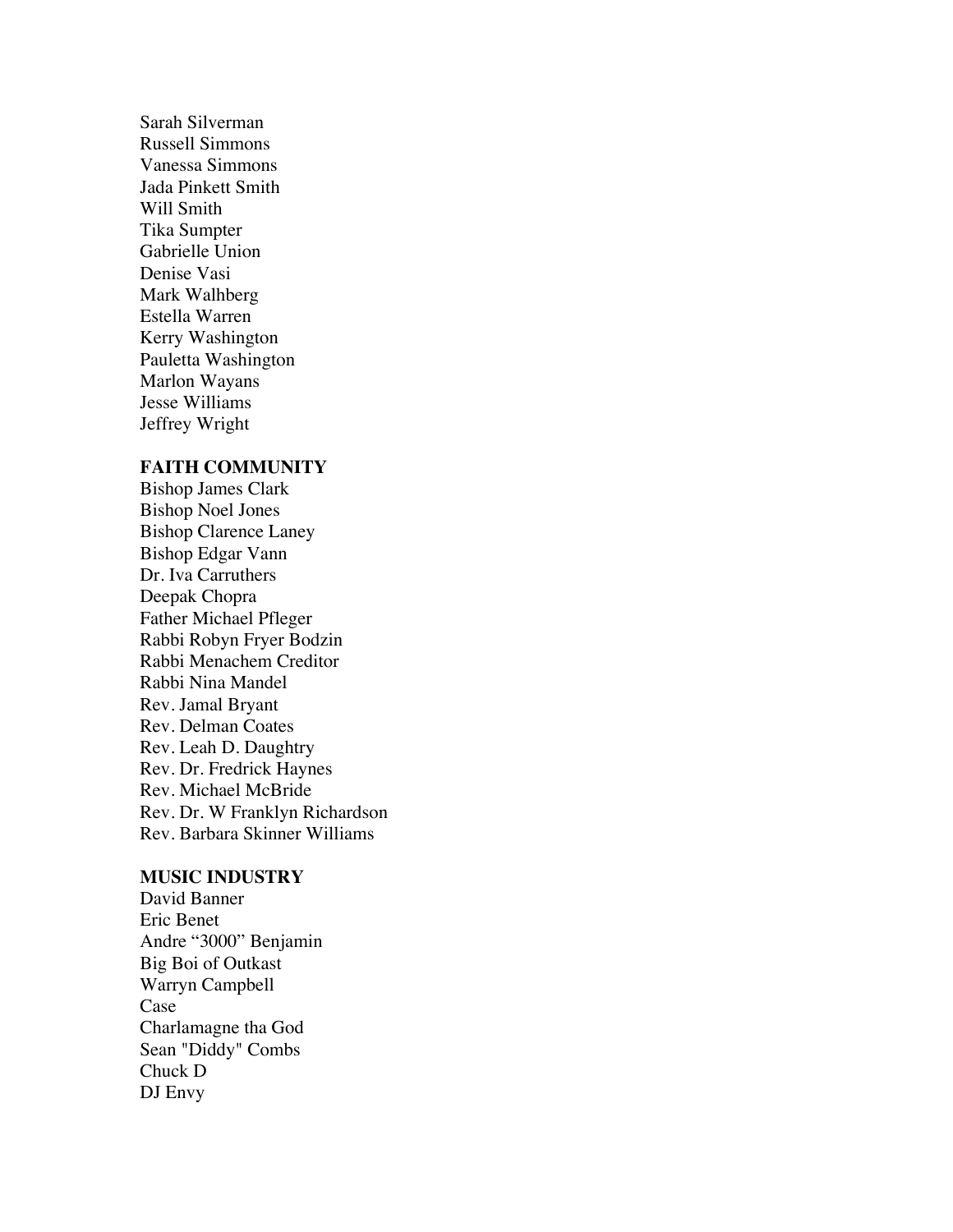DJ Pauly D Ani Difranco Jermaine Dupri Missy Elliot Estelle Jason Flom John Forte Ghostface Killah Ginuwine Keri Hilson Jennifer Hudson Ice-T Luke James Trinidad James Lyfe Jennings Jim Jones Talib Kweli John Legend Ryan Leslie Joanna "JoJo" Levesque Kevin Liles Ludacris Lil Wayne Natalie Maines Angie Martinez Mary Mary Nicki Minaj Mya Q-Tip Busta Rhymes Steve Rifkind Samantha Ronson Rick Ross RZA Timeflies Katrina "Trina" Taylor Teyana Taylor Angela Yee

### **BUSINESS LEADERS**

Sir Richard Branson Ron Busby, US Black Chamber of Commerce Daymond John Minyon Moore Chip Rosenbloom, Owner St. Louis Rams Bobby Shriver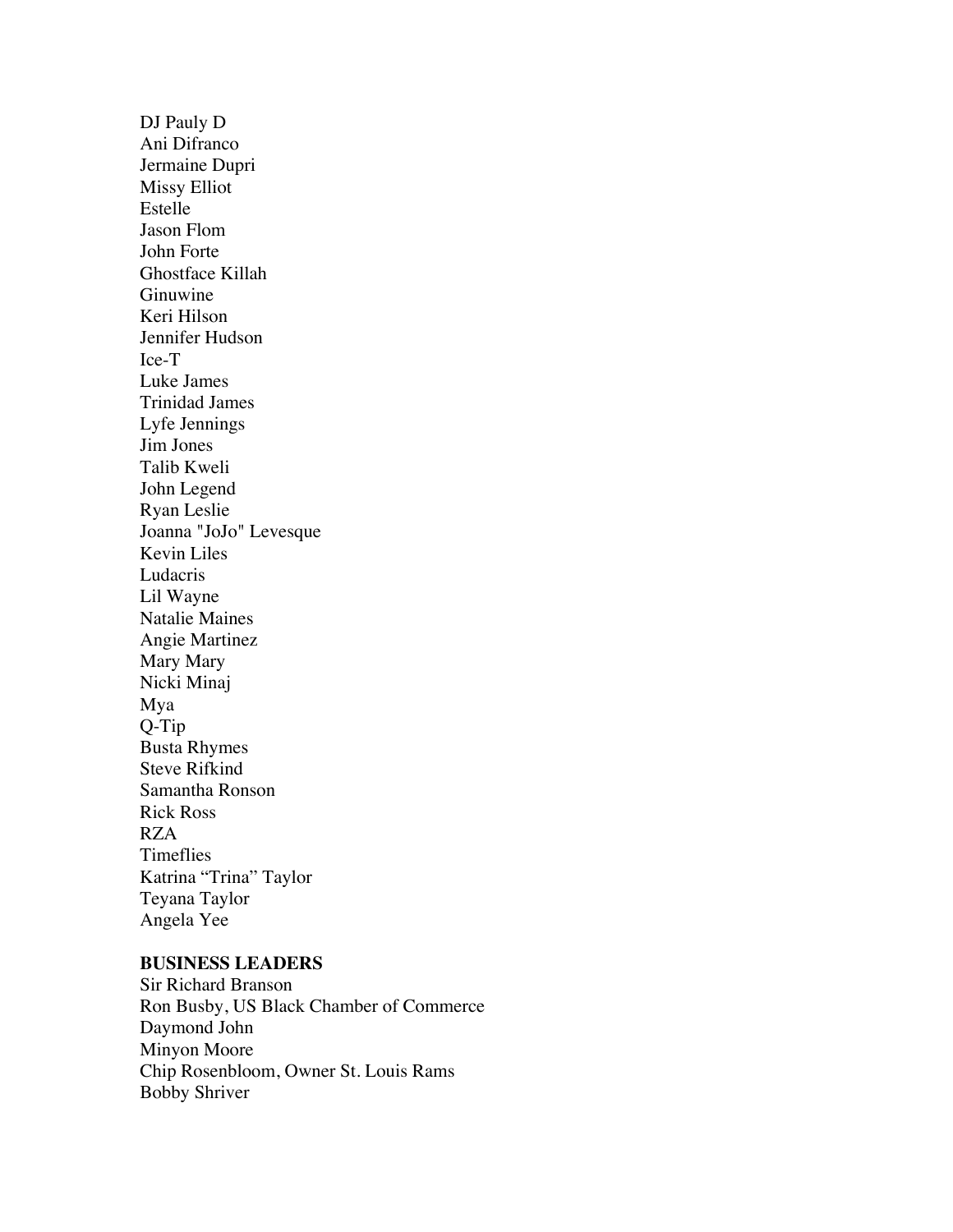## **ELECTED OFFICIALS**

Congressman Tony Cardenas Congressman Keith Ellison Congresswoman Marcia Fudge Congresswoman Barbara Lee Congressman Bobby Rush Congressman Bobby Scott

# **ATHLETES**

Brendon Ayanbadejo Allan Houston Israel Idonije Lamar Odom Etan Thomas Isiah Thomas Mike Tyson

### **FASHION INDUSTRY**

Tyson Beckford Selita Ebanks Kenza Fourati Kimora Lee Simmons Veronika Verekova

### **MEDIA**

Chris Broussard Chuck Creekmur, AllHipHop.com Ed Gordon TJ Holmes Cathy Hughes, Radio One Alfred Liggins, Radio One Dylan Ratigan Jim Wallis, Sojourners Dave Zirin

# **ACADEMIC & THOUGHT LEADERS**

Michelle Alexander Dr. Carlton Brown, Clark Atlanta Univ. Prof. Michael Eric Dyson Dr. Christopher Emdin Dr. Michael Fauntroy Dr. Eddie Glaude Airickca Gordon-Taylor Dream Hampton Dr. Marc Lamont Hill Naomi Klein